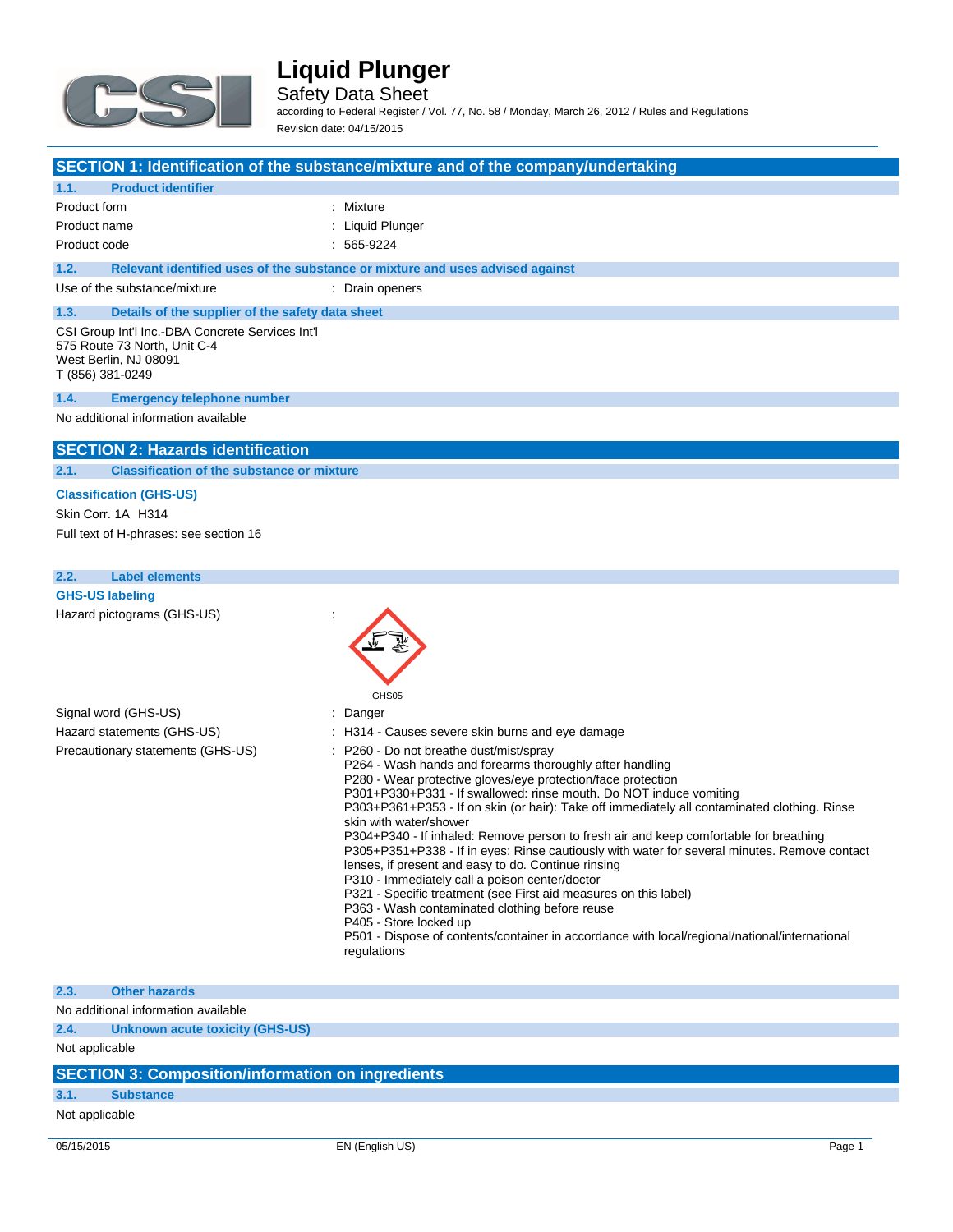## Safety Data Sheet

according to Federal Register / Vol. 77, No. 58 / Monday, March 26, 2012 / Rules and Regulations

|             | according to Federal Register / Vol. 77, No. 58 / Monday, March 26, 2012 / Rules and Regulations        |                                                                                                                                                                                 |           |                                |
|-------------|---------------------------------------------------------------------------------------------------------|---------------------------------------------------------------------------------------------------------------------------------------------------------------------------------|-----------|--------------------------------|
| 3.2.        | <b>Mixture</b>                                                                                          |                                                                                                                                                                                 |           |                                |
| <b>Name</b> |                                                                                                         | <b>Product identifier</b>                                                                                                                                                       | %         | <b>Classification (GHS-US)</b> |
|             | Sodium Hydroxide, conc=50%, aqueous solution                                                            | (CAS No) 1310-73-2                                                                                                                                                              | $20 - 30$ | Skin Corr. 1A, H314            |
|             | Full text of H-phrases: see section 16                                                                  |                                                                                                                                                                                 |           |                                |
|             | <b>SECTION 4: First aid measures</b>                                                                    |                                                                                                                                                                                 |           |                                |
| 4.1.        | <b>Description of first aid measures</b>                                                                |                                                                                                                                                                                 |           |                                |
|             | First-aid measures general                                                                              | : Never give anything by mouth to an unconscious person. If you feel unwell, seek medical<br>advice (show the label where possible).                                            |           |                                |
|             | First-aid measures after inhalation                                                                     | : Remove victim to fresh air and keep at rest in a position comfortable for breathing. Immediately<br>call a poison center or doctor/physician.                                 |           |                                |
|             | First-aid measures after skin contact                                                                   | Remove/Take off immediately all contaminated clothing. Rinse skin with water/shower.<br>Immediately call a poison center or doctor/physician.                                   |           |                                |
|             | First-aid measures after eye contact                                                                    | : Rinse cautiously with water for several minutes. Remove contact lenses, if present and easy to<br>do. Continue rinsing. Immediately call a poison center or doctor/physician. |           |                                |
|             | First-aid measures after ingestion                                                                      | : Rinse mouth. Do NOT induce vomiting. Immediately call a poison center or doctor/physician.                                                                                    |           |                                |
| 4.2.        | Most important symptoms and effects, both acute and delayed                                             |                                                                                                                                                                                 |           |                                |
|             | Symptoms/injuries                                                                                       | : Causes severe skin burns and eye damage.                                                                                                                                      |           |                                |
| 4.3.        | Indication of any immediate medical attention and special treatment needed                              |                                                                                                                                                                                 |           |                                |
|             | No additional information available                                                                     |                                                                                                                                                                                 |           |                                |
|             |                                                                                                         |                                                                                                                                                                                 |           |                                |
|             | <b>SECTION 5: Firefighting measures</b>                                                                 |                                                                                                                                                                                 |           |                                |
| 5.1.        | <b>Extinguishing media</b>                                                                              |                                                                                                                                                                                 |           |                                |
|             | Suitable extinguishing media                                                                            | : Foam. Dry powder. Carbon dioxide. Water spray. Sand.                                                                                                                          |           |                                |
|             | Unsuitable extinguishing media                                                                          | : Do not use a heavy water stream.                                                                                                                                              |           |                                |
| 5.2.        | Special hazards arising from the substance or mixture                                                   |                                                                                                                                                                                 |           |                                |
| Reactivity  |                                                                                                         | : Thermal decomposition generates : corrosive vapors.                                                                                                                           |           |                                |
| 5.3.        | <b>Advice for firefighters</b>                                                                          |                                                                                                                                                                                 |           |                                |
|             | Firefighting instructions                                                                               | : Use water spray or fog for cooling exposed containers. Exercise caution when fighting any                                                                                     |           |                                |
|             |                                                                                                         | chemical fire. Prevent fire-fighting water from entering environment.                                                                                                           |           |                                |
|             | Protection during firefighting                                                                          | : Do not enter fire area without proper protective equipment, including respiratory protection.                                                                                 |           |                                |
|             | <b>SECTION 6: Accidental release measures</b>                                                           |                                                                                                                                                                                 |           |                                |
| 6.1.        | Personal precautions, protective equipment and emergency procedures                                     |                                                                                                                                                                                 |           |                                |
| 6.1.1.      | For non-emergency personnel                                                                             |                                                                                                                                                                                 |           |                                |
|             | <b>Emergency procedures</b>                                                                             | : Evacuate unnecessary personnel.                                                                                                                                               |           |                                |
|             |                                                                                                         |                                                                                                                                                                                 |           |                                |
| 6.1.2.      | <b>For emergency responders</b>                                                                         |                                                                                                                                                                                 |           |                                |
|             | Protective equipment                                                                                    | : Equip cleanup crew with proper protection.                                                                                                                                    |           |                                |
|             | <b>Emergency procedures</b>                                                                             | : Ventilate area.                                                                                                                                                               |           |                                |
| 6.2.        | <b>Environmental precautions</b>                                                                        |                                                                                                                                                                                 |           |                                |
|             | Prevent entry to sewers and public waters. Notify authorities if liquid enters sewers or public waters. |                                                                                                                                                                                 |           |                                |
| 6.3.        | Methods and material for containment and cleaning up                                                    |                                                                                                                                                                                 |           |                                |
|             | Methods for cleaning up                                                                                 | : Soak up spills with inert solids, such as clay or diatomaceous earth as soon as possible. Collect<br>spillage. Store away from other materials.                               |           |                                |
| 6.4.        | <b>Reference to other sections</b>                                                                      |                                                                                                                                                                                 |           |                                |
|             | See Heading 8. Exposure controls and personal protection.                                               |                                                                                                                                                                                 |           |                                |
|             | <b>SECTION 7: Handling and storage</b>                                                                  |                                                                                                                                                                                 |           |                                |
| 7.1.        | <b>Precautions for safe handling</b>                                                                    |                                                                                                                                                                                 |           |                                |
|             | Precautions for safe handling                                                                           | : Wash hands and other exposed areas with mild soap and water before eating, drinking or                                                                                        |           |                                |
|             |                                                                                                         |                                                                                                                                                                                 |           |                                |

smoking and when leaving work. Provide good ventilation in process area to prevent formation of vapor. Do not breathe dust/mist/spray. Avoid contact during pregnancy/while nursing.

Hygiene measures **interpretent and the CO** in Wash hands and forearms thoroughly after handling.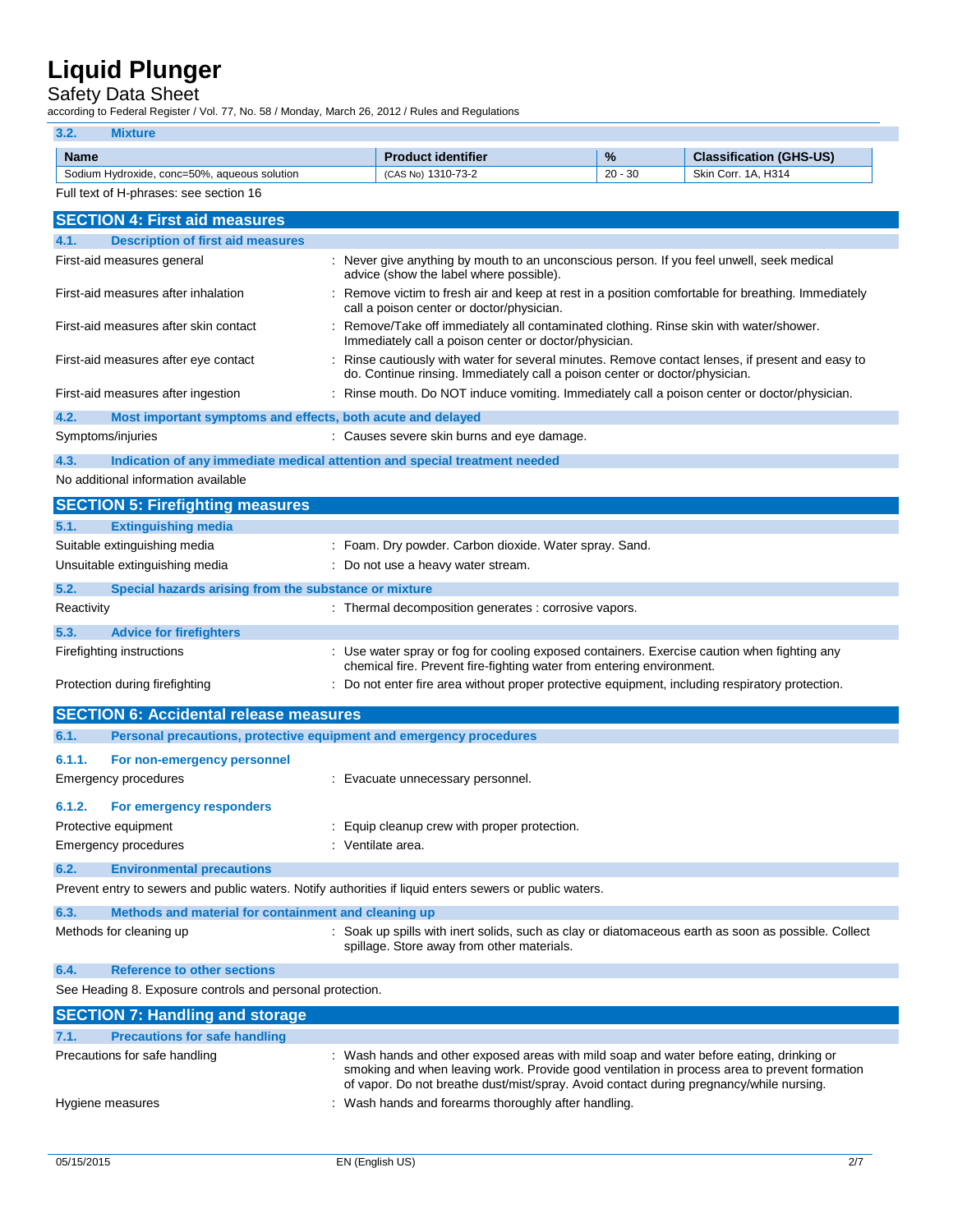## Safety Data Sheet

according to Federal Register / Vol. 77, No. 58 / Monday, March 26, 2012 / Rules and Regulations

| 7.2.               | Conditions for safe storage, including any incompatibilities |                                                                                                                                                                                                              |
|--------------------|--------------------------------------------------------------|--------------------------------------------------------------------------------------------------------------------------------------------------------------------------------------------------------------|
|                    | <b>Technical measures</b>                                    | : Comply with applicable regulations.                                                                                                                                                                        |
| Storage conditions |                                                              | : Keep only in the original container in a cool, well ventilated place away from heat, hot surfaces,<br>sparks, open flame and other ignition sources. No smoking. Keep container closed when not in<br>use. |
|                    | Incompatible products                                        | : Strong bases. Strong acids.                                                                                                                                                                                |
|                    | Incompatible materials                                       | : Sources of ignition. Direct sunlight.                                                                                                                                                                      |

#### **7.3. Specific end use(s)**

No additional information available

## **SECTION 8: Exposure controls/personal protection**

| 8.1.                                                     | <b>Control parameters</b> |                |
|----------------------------------------------------------|---------------------------|----------------|
|                                                          | <b>Liquid Plunger</b>     |                |
| <b>ACGIH</b>                                             |                           | Not applicable |
| <b>OSHA</b>                                              |                           | Not applicable |
| Sodium Hydroxide, conc=50%, aqueous solution (1310-73-2) |                           |                |
| <b>ACGIH</b>                                             |                           | Not applicable |
| <b>OSHA</b>                                              |                           | Not applicable |

| 8.2. | <b>Exposure controls</b>      |                                                                            |
|------|-------------------------------|----------------------------------------------------------------------------|
|      | Personal protective equipment | : Avoid all unnecessary exposure.                                          |
|      | Hand protection               | : Wear protective gloves/eye protection/face protection protective gloves. |
|      | Eye protection                | : Chemical goggles or face shield.                                         |
|      | Skin and body protection      | : Wear suitable protective clothing.                                       |
|      | Respiratory protection        | Wear appropriate mask.                                                     |
|      | Other information             | Do not eat, drink or smoke during use.                                     |

## **SECTION 9: Physical and chemical properties**

| Information on basic physical and chemical properties<br>9.1. |                                                                                                                                |     |
|---------------------------------------------------------------|--------------------------------------------------------------------------------------------------------------------------------|-----|
| Physical state                                                | $:$ Liquid                                                                                                                     |     |
| Color                                                         | : Irridescent Green                                                                                                            |     |
| Odor                                                          | : odorless                                                                                                                     |     |
| Odor threshold                                                | : No data available                                                                                                            |     |
| pH                                                            | : 13                                                                                                                           |     |
| Melting point                                                 | No data available                                                                                                              |     |
| Freezing point                                                | No data available                                                                                                              |     |
| Boiling point                                                 | $: 212 - 220$ °F                                                                                                               |     |
| Flash point                                                   | : $\geq 200$ °F                                                                                                                |     |
| Relative evaporation rate (butyl acetate=1)                   | : No data available                                                                                                            |     |
| Flammability (solid, gas)                                     | : No data available                                                                                                            |     |
| <b>Explosion limits</b>                                       | No data available                                                                                                              |     |
| Explosive properties                                          | No data available<br>÷                                                                                                         |     |
| Oxidizing properties                                          | No data available                                                                                                              |     |
| Vapor pressure                                                | No data available                                                                                                              |     |
| Relative density                                              | : 1.14                                                                                                                         |     |
| Relative vapor density at 20 °C                               | Same as water                                                                                                                  |     |
| Solubility                                                    | Soluble in water.<br>Water: Solubility in water of component(s) of the mixture :<br>$\cdot$ $\cdot$ $\cdot$ $\cdot$ 59 q/100ml |     |
| Log Pow                                                       | No data available                                                                                                              |     |
| Log Kow                                                       | No data available                                                                                                              |     |
| Auto-ignition temperature                                     | No data available                                                                                                              |     |
| 05/15/2015                                                    | EN (English US)                                                                                                                | 3/7 |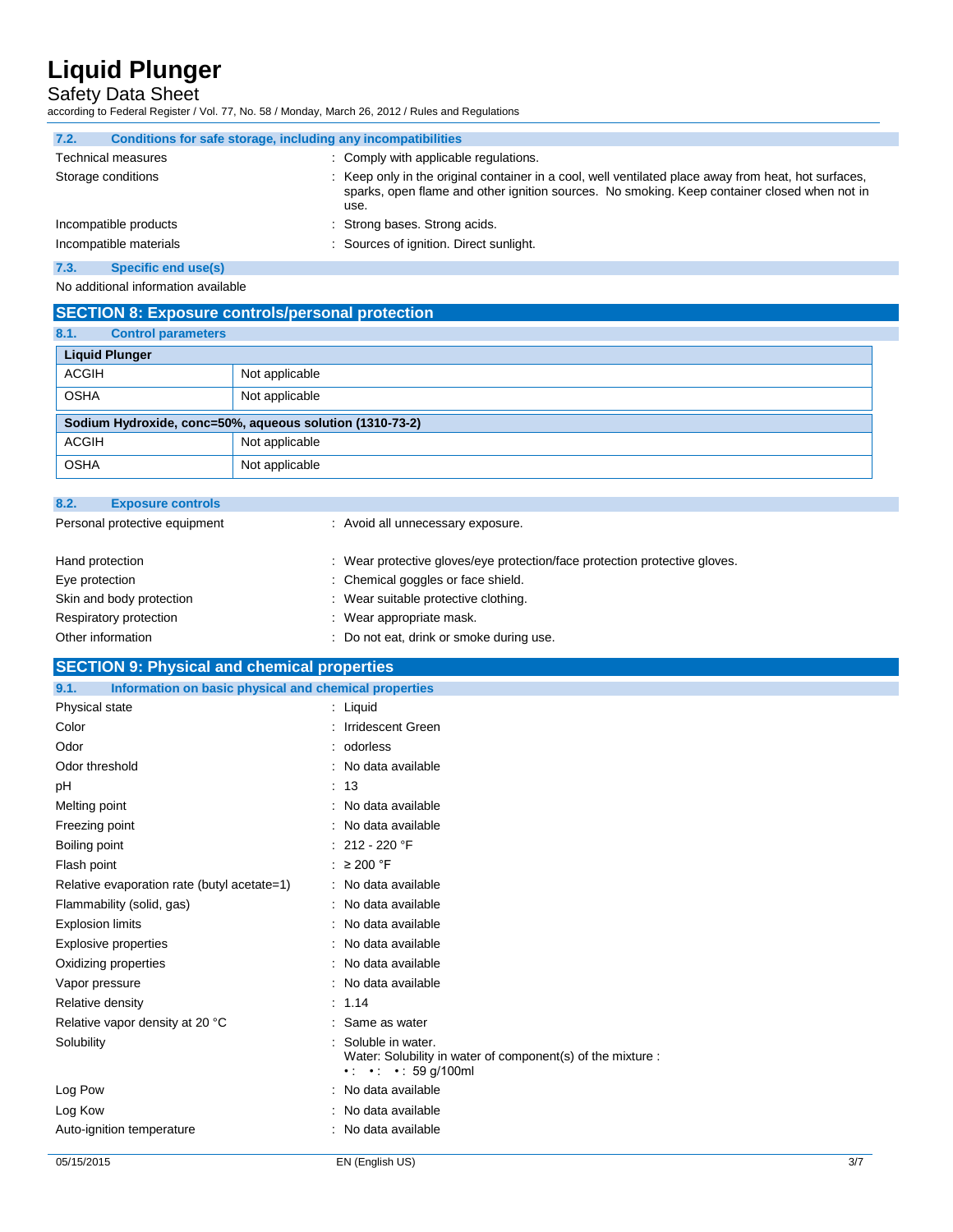## Safety Data Sheet

| ccording to Federal Register / Vol. 77, No. 58 / Monday, March 26, 2012 / Rules and Regulations |                                                                     |
|-------------------------------------------------------------------------------------------------|---------------------------------------------------------------------|
| Decomposition temperature                                                                       | : No data available                                                 |
| Viscosity                                                                                       | No data available                                                   |
| Viscosity, kinematic                                                                            | No data available                                                   |
| Viscosity, dynamic                                                                              | : No data available                                                 |
| <b>Other information</b><br>9.2.                                                                |                                                                     |
| No additional information available                                                             |                                                                     |
| <b>SECTION 10: Stability and reactivity</b>                                                     |                                                                     |
| <b>Reactivity</b><br>10.1.                                                                      |                                                                     |
| Thermal decomposition generates : corrosive vapors.                                             |                                                                     |
| 10.2.<br><b>Chemical stability</b>                                                              |                                                                     |
| Stable under normal conditions. Not established.                                                |                                                                     |
| 10.3.<br><b>Possibility of hazardous reactions</b>                                              |                                                                     |
| Not established.                                                                                |                                                                     |
| <b>Conditions to avoid</b><br>10.4.                                                             |                                                                     |
| Direct sunlight. Extremely high or low temperatures.                                            |                                                                     |
| 10.5.<br><b>Incompatible materials</b>                                                          |                                                                     |
| Strong acids. Strong bases.                                                                     |                                                                     |
| <b>Hazardous decomposition products</b><br>10.6.                                                |                                                                     |
| Fume. Carbon monoxide. Carbon dioxide. Thermal decomposition generates : corrosive vapors.      |                                                                     |
| <b>SECTION 11: Toxicological information</b>                                                    |                                                                     |
| 11.1.<br><b>Information on toxicological effects</b>                                            |                                                                     |
|                                                                                                 |                                                                     |
| Acute toxicity                                                                                  | : Not classified                                                    |
|                                                                                                 |                                                                     |
| Skin corrosion/irritation                                                                       | : Causes severe skin burns and eye damage.                          |
|                                                                                                 | pH: 13                                                              |
| Serious eye damage/irritation                                                                   | : Not classified                                                    |
|                                                                                                 | pH: 13                                                              |
| Respiratory or skin sensitization                                                               | Not classified                                                      |
| Germ cell mutagenicity                                                                          | Not classified                                                      |
| Carcinogenicity                                                                                 | Not classified                                                      |
| Reproductive toxicity                                                                           | : Not classified                                                    |
| Specific target organ toxicity (single exposure)                                                | : Not classified                                                    |
| Specific target organ toxicity (repeated<br>exposure)                                           | : Not classified                                                    |
| Aspiration hazard                                                                               | : Not classified                                                    |
| Potential Adverse human health effects and<br>symptoms                                          | : Based on available data, the classification criteria are not met. |
| <b>SECTION 12: Ecological information</b>                                                       |                                                                     |

No additional information available

| 12.2.                                                    | <b>Persistence and degradability</b>                                                                                      |  |
|----------------------------------------------------------|---------------------------------------------------------------------------------------------------------------------------|--|
| <b>Liquid Plunger</b>                                    |                                                                                                                           |  |
| Persistence and degradability<br>Not established.        |                                                                                                                           |  |
| Sodium Hydroxide, conc=50%, aqueous solution (1310-73-2) |                                                                                                                           |  |
|                                                          | Persistence and degradability<br>Biodegradability: not applicable. No (test)data on mobility of the components available. |  |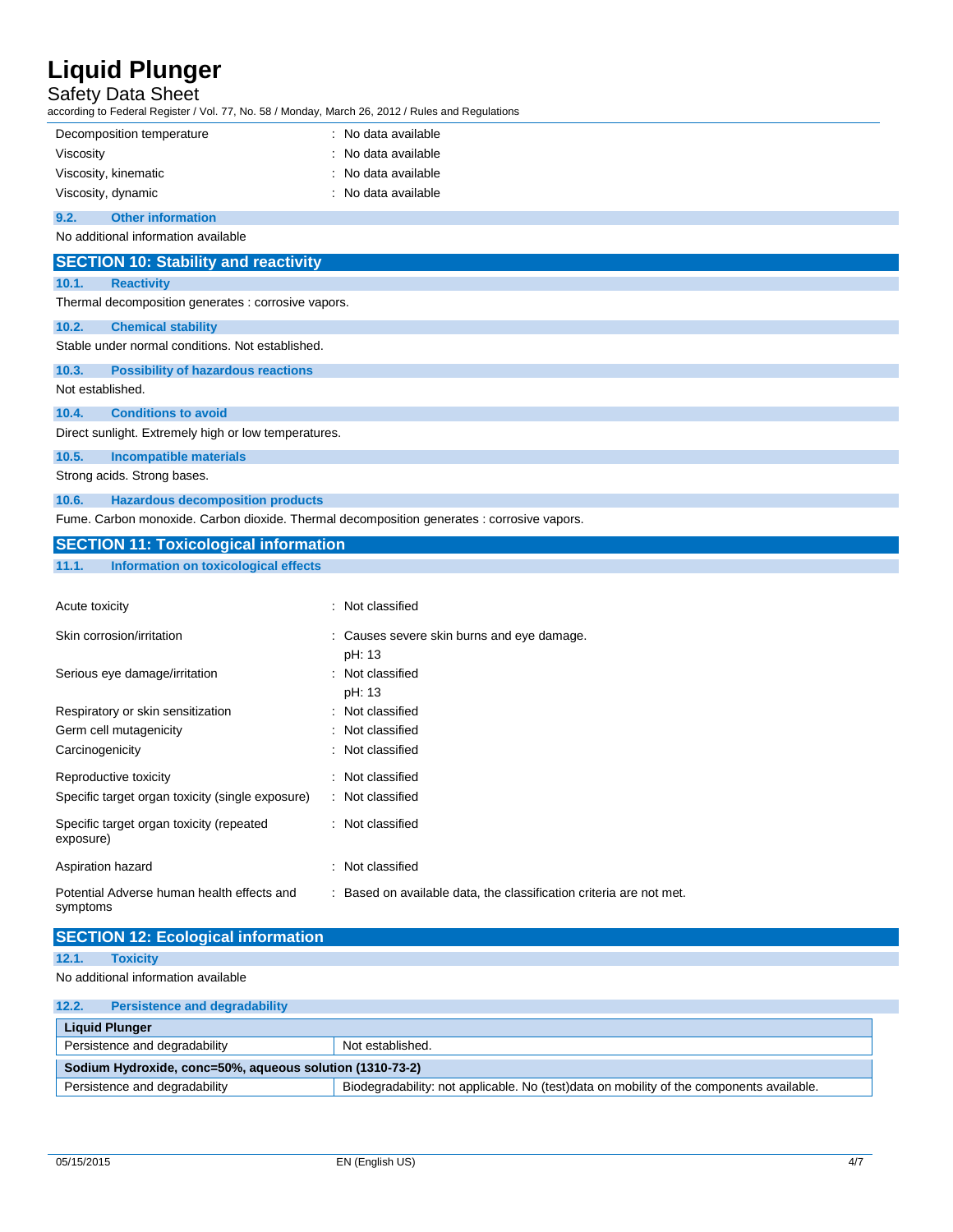## Safety Data Sheet

according to Federal Register / Vol. 77, No. 58 / Monday, March 26, 2012 / Rules and Regulations

| <b>Bioaccumulative potential</b><br>12.3.                           |                                                                                                                                                                                |  |
|---------------------------------------------------------------------|--------------------------------------------------------------------------------------------------------------------------------------------------------------------------------|--|
| <b>Liquid Plunger</b>                                               |                                                                                                                                                                                |  |
| Bioaccumulative potential                                           | Not established.                                                                                                                                                               |  |
| Sodium Hydroxide, conc=50%, aqueous solution (1310-73-2)            |                                                                                                                                                                                |  |
| Bioaccumulative potential                                           | Does not contain bioaccumulative component(s).                                                                                                                                 |  |
| <b>Mobility in soil</b><br>12.4.                                    |                                                                                                                                                                                |  |
| No additional information available                                 |                                                                                                                                                                                |  |
| <b>Other adverse effects</b><br>12.5.                               |                                                                                                                                                                                |  |
| Effect on the global warming                                        | : No known ecological damage caused by this product.                                                                                                                           |  |
| Other information                                                   | : Avoid release to the environment.                                                                                                                                            |  |
| <b>SECTION 13: Disposal considerations</b>                          |                                                                                                                                                                                |  |
| 13.1.<br><b>Waste treatment methods</b>                             |                                                                                                                                                                                |  |
| Waste disposal recommendations                                      | Dispose in a safe manner in accordance with local/national regulations. Dispose of<br>contents/container in accordance with local/regional/national/international regulations. |  |
| Ecology - waste materials                                           | : Avoid release to the environment.                                                                                                                                            |  |
| <b>SECTION 14: Transport information</b>                            |                                                                                                                                                                                |  |
| <b>Department of Transportation (DOT)</b><br>In accordance with DOT |                                                                                                                                                                                |  |
| Transport document description                                      | : NA1760 Compounds, cleaning liquid (Contains Potassium Hydroxide), 8, II                                                                                                      |  |
| UN-No.(DOT)                                                         | : NA1760                                                                                                                                                                       |  |
| Proper Shipping Name (DOT)                                          | : Compounds, cleaning liquid                                                                                                                                                   |  |
|                                                                     | Contains Potassium Hydroxide                                                                                                                                                   |  |
| Transport hazard class(es) (DOT)                                    | : 8 - Class 8 - Corrosive material 49 CFR 173.136                                                                                                                              |  |
| Hazard labels (DOT)                                                 | $: 8 -$ Corrosive                                                                                                                                                              |  |
| Packing group (DOT)                                                 | : II - Medium Danger                                                                                                                                                           |  |
| DOT Packaging Non Bulk (49 CFR 173.xxx)                             | : 202                                                                                                                                                                          |  |
| DOT Packaging Bulk (49 CFR 173.xxx)                                 | : 242                                                                                                                                                                          |  |
| <b>DOT Symbols</b>                                                  | : D - Proper shipping name for domestic use only, or to and from Canada, G - Identifies PSN<br>requiring a technical name                                                      |  |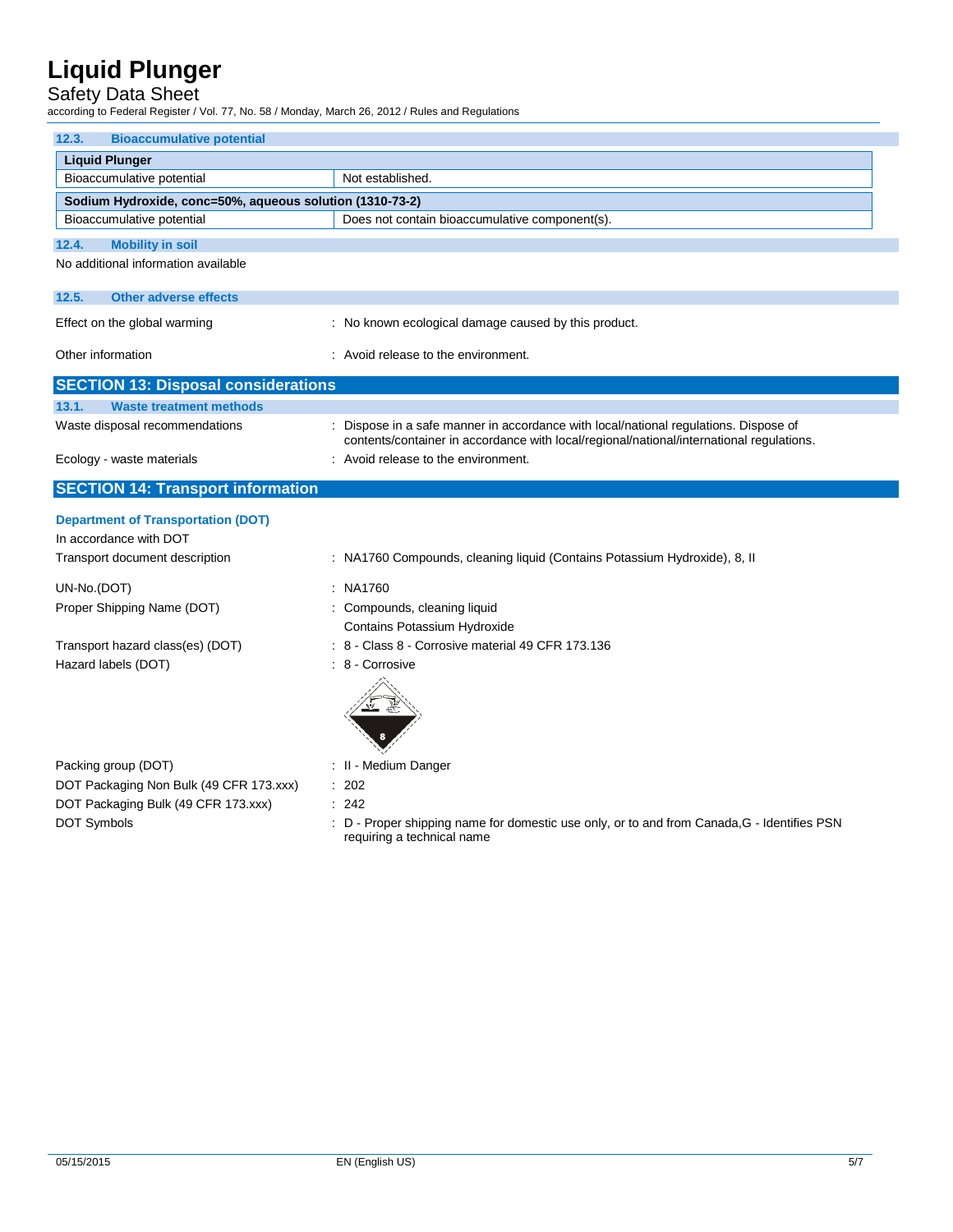## Safety Data Sheet

according to Federal Register / Vol. 77, No. 58 / Monday, March 26, 2012 / Rules and Regulations

| DOT Special Provisions (49 CFR 172.102)                                                                                                                                                                                         | B2 - MC 300, MC 301, MC 302, MC 303, MC 305, and MC 306 and DOT 406 cargo tanks are<br>not authorized.<br>IB2 - Authorized IBCs: Metal (31A, 31B and 31N); Rigid plastics (31H1 and 31H2); Composite<br>(31HZ1). Additional Requirement: Only liquids with a vapor pressure less than or equal to 110<br>kPa at 50 C (1.1 bar at 122 F), or 130 kPa at 55 C (1.3 bar at 131 F) are authorized.<br>N37 - This material may be shipped in an integrally-lined fiber drum (1G) which meets the<br>general packaging requirements of subpart B of part 173 of this subchapter, the requirements<br>of part 178 of this subchapter at the packing group assigned for the material and to any other<br>special provisions of column 7 of the 172.101 table.<br>T11 - 6 178.274(d)(2) Normal 178.275(d)(3)<br>TP2 - a. The maximum degree of filling must not exceed the degree of filling determined by the<br>following: (image) Where: tr is the maximum mean bulk temperature during transport, tf is the<br>temperature in degrees celsius of the liquid during filling, and a is the mean coefficient of<br>cubical expansion of the liquid between the mean temperature of the liquid during filling (tf) and<br>the maximum mean bulk temperature during transportation (tr) both in degrees celsius. b. For<br>liquids transported under ambient conditions may be calculated using the formula: (image)<br>Where: d15 and d50 are the densities (in units of mass per unit volume) of the liquid at 15 C<br>$(59 F)$ and 50 C $(122 F)$ , respectively.<br>TP27 - A portable tank having a minimum test pressure of 4 bar (400 kPa) may be used<br>provided the calculated test pressure is 4 bar or less based on the MAWP of the hazardous<br>material, as defined in 178.275 of this subchapter, where the test pressure is 1.5 times the<br>MAWP. |
|---------------------------------------------------------------------------------------------------------------------------------------------------------------------------------------------------------------------------------|----------------------------------------------------------------------------------------------------------------------------------------------------------------------------------------------------------------------------------------------------------------------------------------------------------------------------------------------------------------------------------------------------------------------------------------------------------------------------------------------------------------------------------------------------------------------------------------------------------------------------------------------------------------------------------------------------------------------------------------------------------------------------------------------------------------------------------------------------------------------------------------------------------------------------------------------------------------------------------------------------------------------------------------------------------------------------------------------------------------------------------------------------------------------------------------------------------------------------------------------------------------------------------------------------------------------------------------------------------------------------------------------------------------------------------------------------------------------------------------------------------------------------------------------------------------------------------------------------------------------------------------------------------------------------------------------------------------------------------------------------------------------------------------------------------------------------------------------------------|
| DOT Packaging Exceptions (49 CFR 173.xxx)<br>DOT Quantity Limitations Passenger aircraft/rail : 1 L                                                                                                                             | : 154                                                                                                                                                                                                                                                                                                                                                                                                                                                                                                                                                                                                                                                                                                                                                                                                                                                                                                                                                                                                                                                                                                                                                                                                                                                                                                                                                                                                                                                                                                                                                                                                                                                                                                                                                                                                                                                    |
| (49 CFR 173.27)                                                                                                                                                                                                                 |                                                                                                                                                                                                                                                                                                                                                                                                                                                                                                                                                                                                                                                                                                                                                                                                                                                                                                                                                                                                                                                                                                                                                                                                                                                                                                                                                                                                                                                                                                                                                                                                                                                                                                                                                                                                                                                          |
| DOT Quantity Limitations Cargo aircraft only (49 : 30 L<br>CFR 175.75)                                                                                                                                                          |                                                                                                                                                                                                                                                                                                                                                                                                                                                                                                                                                                                                                                                                                                                                                                                                                                                                                                                                                                                                                                                                                                                                                                                                                                                                                                                                                                                                                                                                                                                                                                                                                                                                                                                                                                                                                                                          |
| DOT Vessel Stowage Location                                                                                                                                                                                                     | : B - (i) The material may be stowed "on deck" or "under deck" on a cargo vessel and on a<br>passenger vessel carrying a number of passengers limited to not more than the larger of 25<br>passengers, or one passenger per each 3 m of overall vessel length; and (ii) "On deck only" on<br>passenger vessels in which the number of passengers specified in paragraph $(k)(2)(i)$ of this<br>section is exceeded.                                                                                                                                                                                                                                                                                                                                                                                                                                                                                                                                                                                                                                                                                                                                                                                                                                                                                                                                                                                                                                                                                                                                                                                                                                                                                                                                                                                                                                      |
| DOT Vessel Stowage Other                                                                                                                                                                                                        | : 40 - Stow "clear of living quarters"                                                                                                                                                                                                                                                                                                                                                                                                                                                                                                                                                                                                                                                                                                                                                                                                                                                                                                                                                                                                                                                                                                                                                                                                                                                                                                                                                                                                                                                                                                                                                                                                                                                                                                                                                                                                                   |
| <b>Additional information</b>                                                                                                                                                                                                   |                                                                                                                                                                                                                                                                                                                                                                                                                                                                                                                                                                                                                                                                                                                                                                                                                                                                                                                                                                                                                                                                                                                                                                                                                                                                                                                                                                                                                                                                                                                                                                                                                                                                                                                                                                                                                                                          |
| Other information                                                                                                                                                                                                               | : No supplementary information available.                                                                                                                                                                                                                                                                                                                                                                                                                                                                                                                                                                                                                                                                                                                                                                                                                                                                                                                                                                                                                                                                                                                                                                                                                                                                                                                                                                                                                                                                                                                                                                                                                                                                                                                                                                                                                |
| <b>ADR</b><br>No additional information available<br><b>Transport by sea</b><br>No additional information available<br><b>Air transport</b><br>No additional information available<br><b>SECTION 15: Regulatory information</b> |                                                                                                                                                                                                                                                                                                                                                                                                                                                                                                                                                                                                                                                                                                                                                                                                                                                                                                                                                                                                                                                                                                                                                                                                                                                                                                                                                                                                                                                                                                                                                                                                                                                                                                                                                                                                                                                          |
| 15.1. US Federal regulations                                                                                                                                                                                                    |                                                                                                                                                                                                                                                                                                                                                                                                                                                                                                                                                                                                                                                                                                                                                                                                                                                                                                                                                                                                                                                                                                                                                                                                                                                                                                                                                                                                                                                                                                                                                                                                                                                                                                                                                                                                                                                          |
| Sodium Hydroxide, conc=50%, aqueous solution (1310-73-2)                                                                                                                                                                        |                                                                                                                                                                                                                                                                                                                                                                                                                                                                                                                                                                                                                                                                                                                                                                                                                                                                                                                                                                                                                                                                                                                                                                                                                                                                                                                                                                                                                                                                                                                                                                                                                                                                                                                                                                                                                                                          |
| Listed on the United States TSCA (Toxic Substances Control Act) inventory<br>Not listed on the United States SARA Section 313                                                                                                   |                                                                                                                                                                                                                                                                                                                                                                                                                                                                                                                                                                                                                                                                                                                                                                                                                                                                                                                                                                                                                                                                                                                                                                                                                                                                                                                                                                                                                                                                                                                                                                                                                                                                                                                                                                                                                                                          |
| RQ (Reportable quantity, section 304 of EPA's<br>List of Lists)                                                                                                                                                                 | 1000 lb                                                                                                                                                                                                                                                                                                                                                                                                                                                                                                                                                                                                                                                                                                                                                                                                                                                                                                                                                                                                                                                                                                                                                                                                                                                                                                                                                                                                                                                                                                                                                                                                                                                                                                                                                                                                                                                  |
| 15.2. International regulations                                                                                                                                                                                                 |                                                                                                                                                                                                                                                                                                                                                                                                                                                                                                                                                                                                                                                                                                                                                                                                                                                                                                                                                                                                                                                                                                                                                                                                                                                                                                                                                                                                                                                                                                                                                                                                                                                                                                                                                                                                                                                          |
| <b>CANADA</b><br>No additional information available                                                                                                                                                                            |                                                                                                                                                                                                                                                                                                                                                                                                                                                                                                                                                                                                                                                                                                                                                                                                                                                                                                                                                                                                                                                                                                                                                                                                                                                                                                                                                                                                                                                                                                                                                                                                                                                                                                                                                                                                                                                          |
| <b>EU-Regulations</b><br>No additional information available                                                                                                                                                                    |                                                                                                                                                                                                                                                                                                                                                                                                                                                                                                                                                                                                                                                                                                                                                                                                                                                                                                                                                                                                                                                                                                                                                                                                                                                                                                                                                                                                                                                                                                                                                                                                                                                                                                                                                                                                                                                          |
| Classification according to Regulation (EC) No. 1272/2008 [CLP]<br>No additional information available                                                                                                                          |                                                                                                                                                                                                                                                                                                                                                                                                                                                                                                                                                                                                                                                                                                                                                                                                                                                                                                                                                                                                                                                                                                                                                                                                                                                                                                                                                                                                                                                                                                                                                                                                                                                                                                                                                                                                                                                          |
| Classification according to Directive 67/548/EEC [DSD] or 1999/45/EC [DPD]<br>Not classified                                                                                                                                    |                                                                                                                                                                                                                                                                                                                                                                                                                                                                                                                                                                                                                                                                                                                                                                                                                                                                                                                                                                                                                                                                                                                                                                                                                                                                                                                                                                                                                                                                                                                                                                                                                                                                                                                                                                                                                                                          |